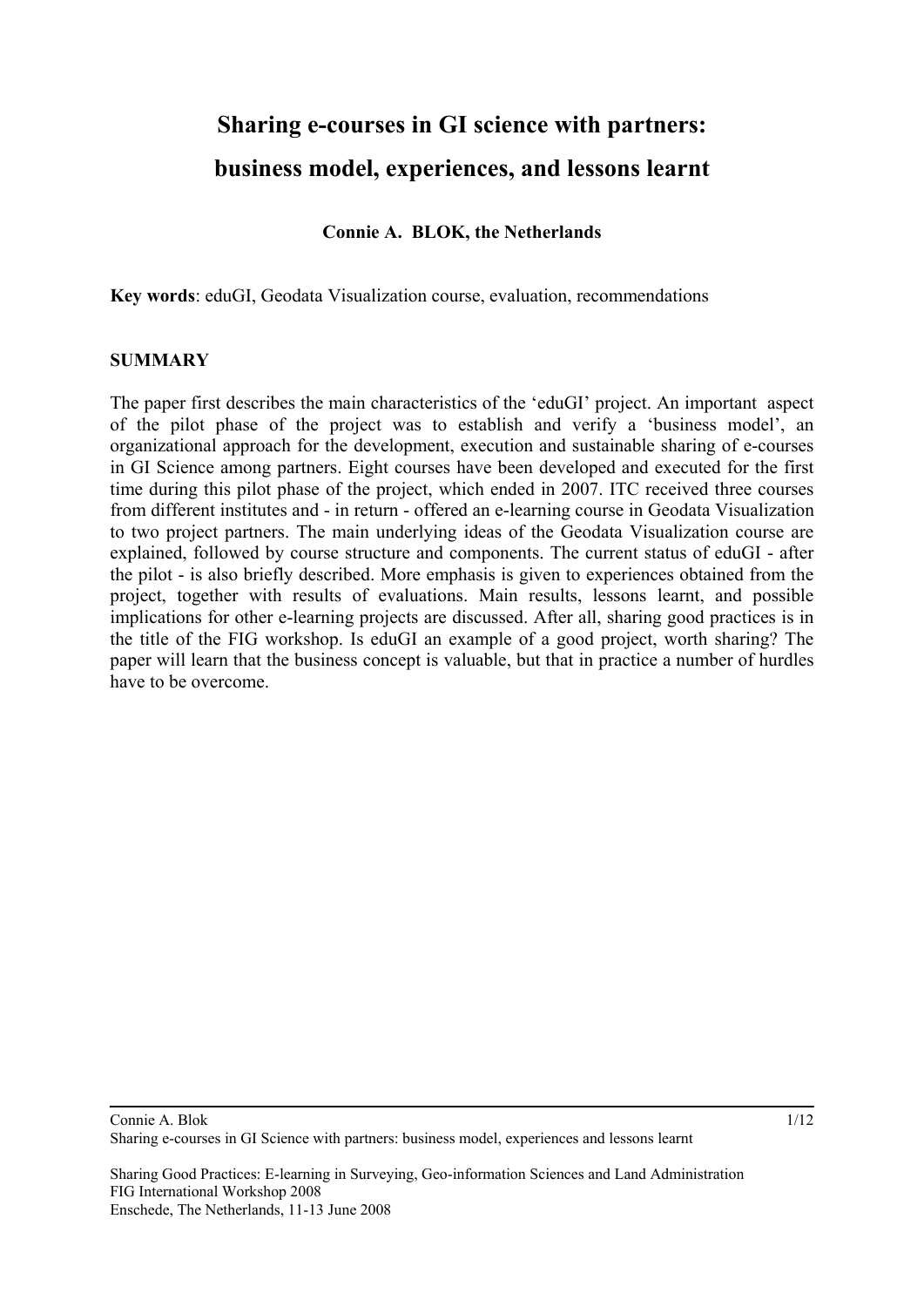# **Sharing e-courses in GI science with partners: business model, experiences, and lessons learnt**

#### **Connie A. BLOK, the Netherlands**

### **1. THE EDUGI POJECT**

Many educational institutes will in the near future be confronted with diminishing numbers of regular students. On the other hand, the necessity of life-long learning creates a growing demand for education and training, to be provided to a demographically different group, that usually has less time and more personal and professional obligations than young, mostly fulltime students (see also Holder, 2007). E-learning courses offer chances for this growing group of life-long learners, but also for other students, e.g. in remote areas. This offers new opportunities for educational institutes, but also new challenges. Developing high quality ecourses is expensive, and takes time. The organization approach of eduGI may provide a valuable 'business model' for other institutes.



*Figure 1. Project partners are located in the seven (highlighted) European countries.* 

The eduGI project started as an EU sponsored project<sup>1)</sup> in its pilot phase (from February 2006-July 2007). Its main aims were to establish a business model for the development, execution and sustainable sharing of e-courses (including teachers) in GI science among the partners, and to verify the model. According to the model, each partner develops one course about a topic that belongs to its core competence, re-using (as much as possible) existing materials, and in return receives two courses. Each course is in the pilot period offered once to regular students of two partner institutes, with an approximate intake of 30 students per course. A main advantage is efficiency: if courses are mutually recognized, and results count in terms of awarded credit points, then receiving two courses in return for one saves efforts (Brox, 2007)

Connie A. Blok

Sharing e-courses in GI Science with partners: business model, experiences and lessons learnt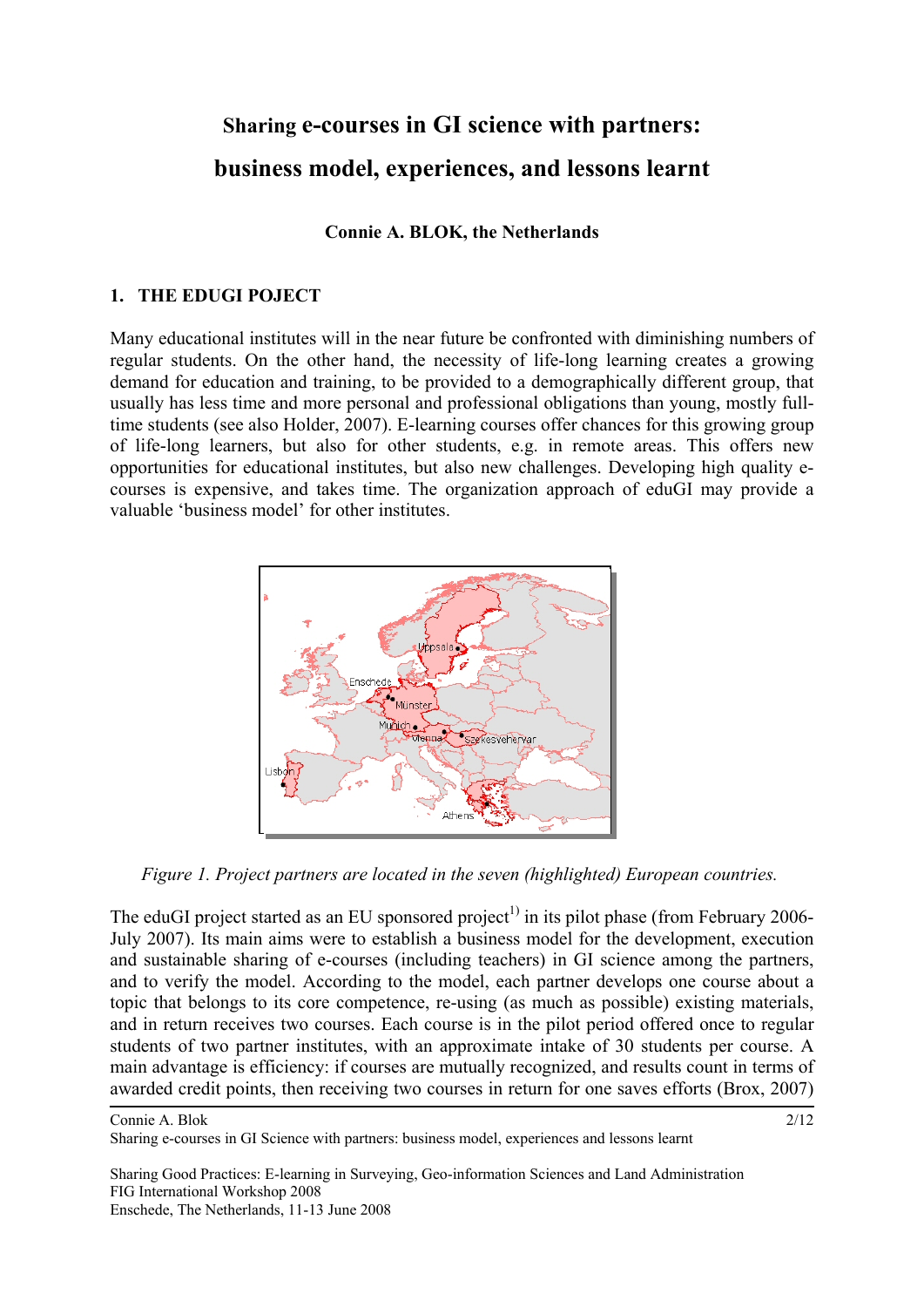and enables institutes to broaden the courses on offer. Other important advantages are quality and access to international GI know-how, since each course is designed and executed by domain experts, with whom the students are in contact. The set-up creates virtual mobility for teaching staff and students.

| <b>Courses</b>                       | <b>Providers</b>                                        |  |  |
|--------------------------------------|---------------------------------------------------------|--|--|
| Data Acquisition and Integration     | University of West Hungary, Faculty of Geoinformatics,  |  |  |
|                                      | Székesfehérvár, Hungary                                 |  |  |
| Data Quality                         | Technical University of Vienna,                         |  |  |
|                                      | Department of Geoinformation and Cartography, Vienna,   |  |  |
|                                      | Austria                                                 |  |  |
| Geodata Visualization                | International Institute for Geo-Information Science and |  |  |
|                                      | Earth Observation (ITC), Geo-Information Processing     |  |  |
|                                      | Department, Enschede, the Netherlands                   |  |  |
| Geographic Data Bases (Advanced)     | Harokopio University, Department of Geography,          |  |  |
|                                      | Athens, Greece                                          |  |  |
| Geospatial Data Mining               | New University of Lisbon, Institute of Statistics and   |  |  |
|                                      | Information Management, Lisbon, Portugal                |  |  |
| <b>GI</b> Standards                  | BW University Munich, Munich, Germany                   |  |  |
| Project Management                   | University of Münster, Institute for Geoinformatics,    |  |  |
|                                      | Münster, Germany                                        |  |  |
| Virtual Excursions in Earth Sciences | Uppsala University, Department of Earth Sciences,       |  |  |
|                                      | Uppsala, Sweden                                         |  |  |

*Table 1. Courses provided per GI Institute during the pilot phase.* 

Eight partner institutes, located in seven different countries, delivered a 90 hours course at M.Sc-level (see figure 1 and table 1). Each course was attended by regular students of one or more partner institutes. Credtis (3 ECTS) were awarded to students who successfully completed a course.

All courses were running on the educational platform of the New University of Lisbon, and consisted of theory, practicals, synchronous contact sessions and assessments. The courses were further evaluated by staff of the receiving institutes and the course participants.

# **2. ITC'S INVOLVEMENT IN THE PILOT COURSES**

We received three courses from partner institutes: GeoSpatial Data Mining, Data Acquisition and Integration, and Virtual Excursions in Earth Sciences. Unlike our partners, however, we could not recruit students for these courses from our current in-house student population. Main reasons are that the structure and timing of the eduGI courses do not fit the tight schedules of ITC programmes. Tight schedules are related to our students population. We educate mainly mid-career students from developing countries, of which the majority has a fellowship for 12-18 months (respectively for the Masters and the Masters of Science courses). Only in very exceptional cases, limited extensions can be given. Programmes consist

Sharing e-courses in GI Science with partners: business model, experiences and lessons learnt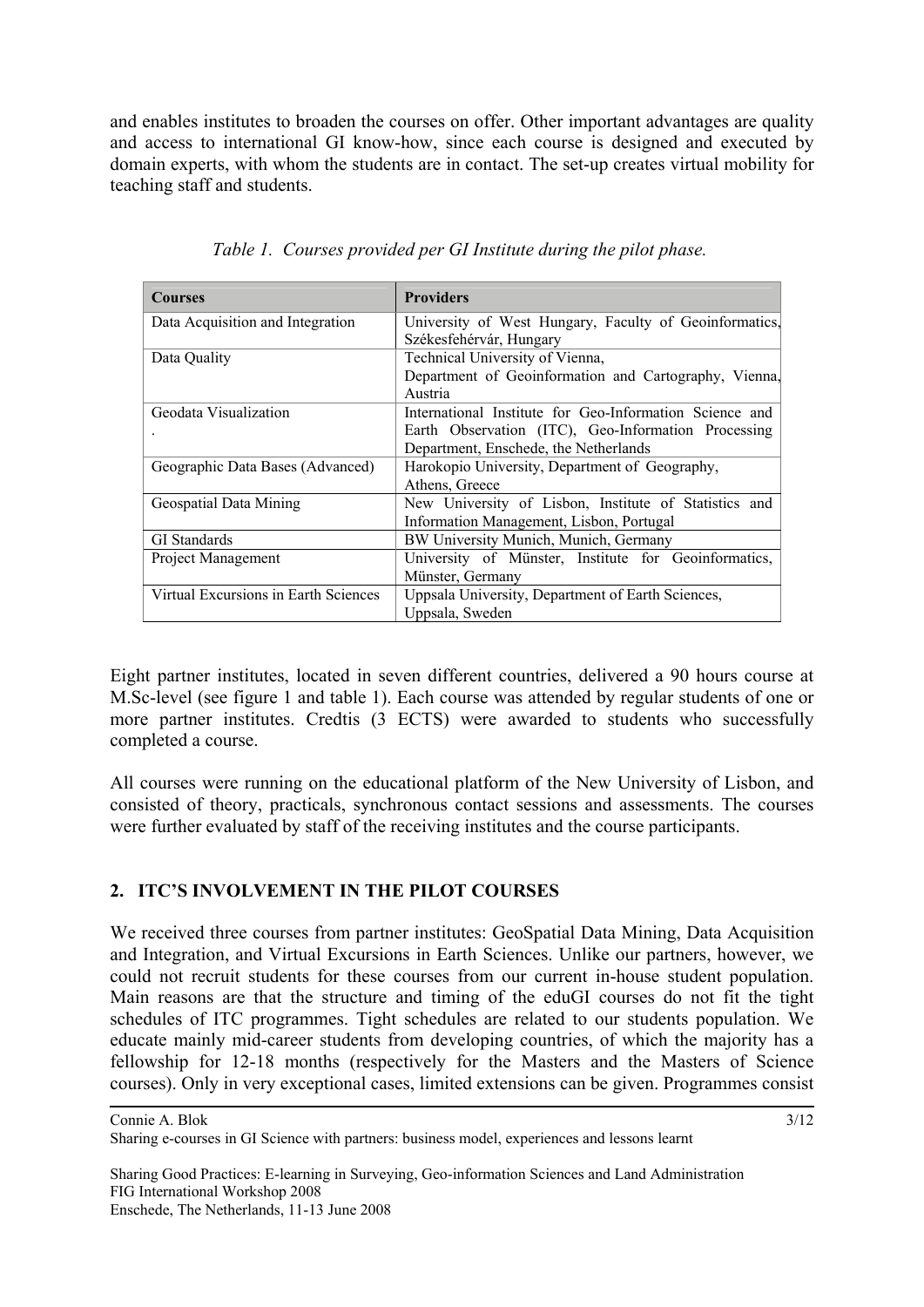of modules with a duration of three weeks each. There are some options to select free electives in each programme/course, but these electives also take three weeks, at predetermined, fixed time intervals. Therefore, we mostly tried to recruit students from our networks (like ITC's extensive alumni network) by newsletters, announcements on our website and posters.

ITC developed and provided a Geodata Visualization course, for which in total 25 students of the Harokopio University in Athens and Uppsala University were registered. The aim was to motivate and stimulate these remote students to actively learn, and keep going (see also Kester et al., 2007). We mainly tried to reach that goal by incorporating some well-known learning principles (see e.g. Spector, 2008): the course content was offered in relatively small and attractive work packages (learning units that are called 'modules' in eduGI courses). Theory and small tasks were integrated in each unit so that the theory could be better digested, externalized and reconstruct the participant's knowledge. Tasks had to be done in small teams to stimulate discussion and collaboration.

A study guide has been prepared. This is considered an essential document for students to introduce them to the course. It contains (amongst others) goals and objectives, schedules, assessment information and detailed descriptions (including learning activities!) of each module. We have also prepared appendices about access to, and use of the educational platform in Lisbon. The main functions necessary to use the educational platform (Blackboard) in Lisbon and an additional tool for interactive communication between students and teachers in live classrooms (Horizon Wimba) were explained. Next, materials for all the course components have been developed, and gradually made available in Blackboard.

| Part          | <b>MODULE</b>                             |
|---------------|-------------------------------------------|
| 1. TAKING OFF | 1. Maps!                                  |
|               | 2. Setting the visualization scene        |
| 2. THE BASICS | 3. Geometric foundations                  |
|               | 4. Graphic foundations                    |
|               | 5. Colour counts                          |
|               | 6. Mapping topography                     |
|               | 7. Mapping thematic attribute data        |
|               | 8. Multi-scale issues                     |
|               | 9. Map output                             |
| 3. ADVANCED   | 10. The third dimension                   |
|               | 11. Visual analytics and geovisualization |

*Table 2. Structure of the Geodata Visualization course.* 

The course was structured in three parts, containing eleven 'modules' (table 2). Each module had a number of mandatory and optional learning activities (see table 3 for an example). Mandatory for each module were e-lectures, tasks and synchronous sessions (see below); optional tasks varied per module. Students had some flexibility in the sequence in which the modules could be done (Blok, 2007a). Six staff members provided content and were involved in execution of the pilot course.

Connie A. Blok

Sharing e-courses in GI Science with partners: business model, experiences and lessons learnt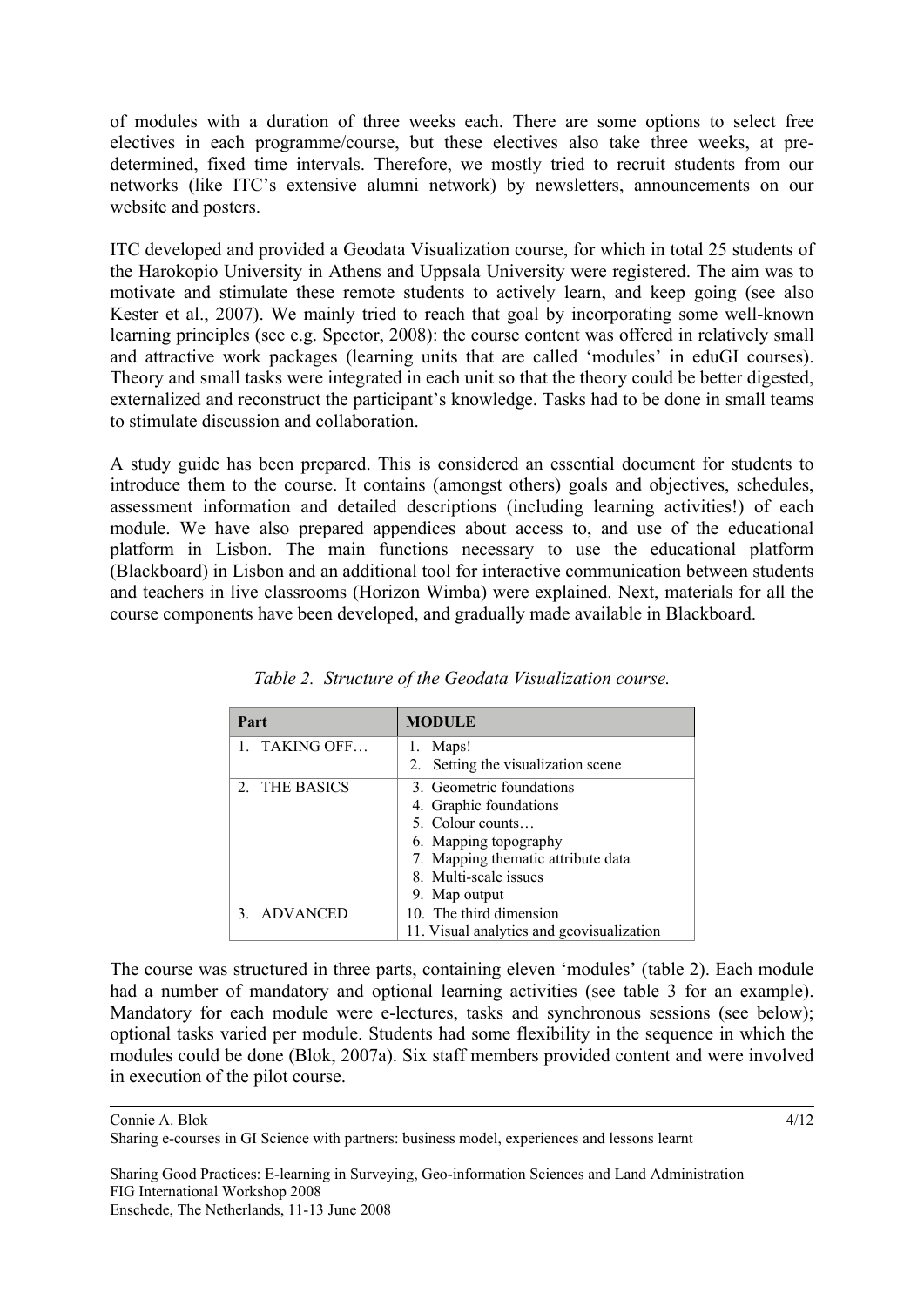*Table 3. Learning activities for the module Geometric Foundations.* 

| <b>Learning activities</b>                                                    |  |  |
|-------------------------------------------------------------------------------|--|--|
| <b>View:</b> the e-lecture on Geometric Foundations                           |  |  |
| <b>Read:</b> in Kraak & Ormeling $(2003)$ , Chapter 5: sections 5.1, 5.2, 5.3 |  |  |
| <b>Perform and submit: Task 3</b>                                             |  |  |
| Attend: synchronous session Module 1-3.                                       |  |  |
| <b>Optional</b>                                                               |  |  |
| Visit: the following web site: http://kartoweb.itc.nl/geometrics              |  |  |
| <b>Read:</b> the following textbook: <i>Understanding Map Projections.pdf</i> |  |  |
| (Blackboard under Course Documents/M3 Geometric foundations)                  |  |  |
| <b>Execute:</b> the exercise on Geometric foundations                         |  |  |
| (Blackboard under <i>Course Documents/M3 Geometric foundations</i> )          |  |  |
| <b>Do:</b> the self-test (Blackboard under Self tests)                        |  |  |

*E-lectures* were prepared for each module to support and extend the literature that had to be studied. Although we used existing course materials of our face-to-face, in-house courses to develop the lectures, quite some adaptations were required, like limiting the slides to the most essential ones, making them as self-explanatory as possible - hence more explicit in text and examples - and adapting them for online use (figure 2).



*Figure 2. Page in the e-lecture about the third dimension ( module 10).* 

Task descriptions were made for each module. Most module tasks consisted of making decisions - based on the theory dealt with in a module - for the final deliverable: a presentation containing maps that together tell a story about a particular theme. Some data sets were provided, but students were stimulated to gather additional data, available through the Web. Based on feedback, teams could adapt their initial choices for the final presentation. The final presentation of each team was peer-reviewed by another team to stimulate new critical thinking and new insights.

Sharing e-courses in GI Science with partners: business model, experiences and lessons learnt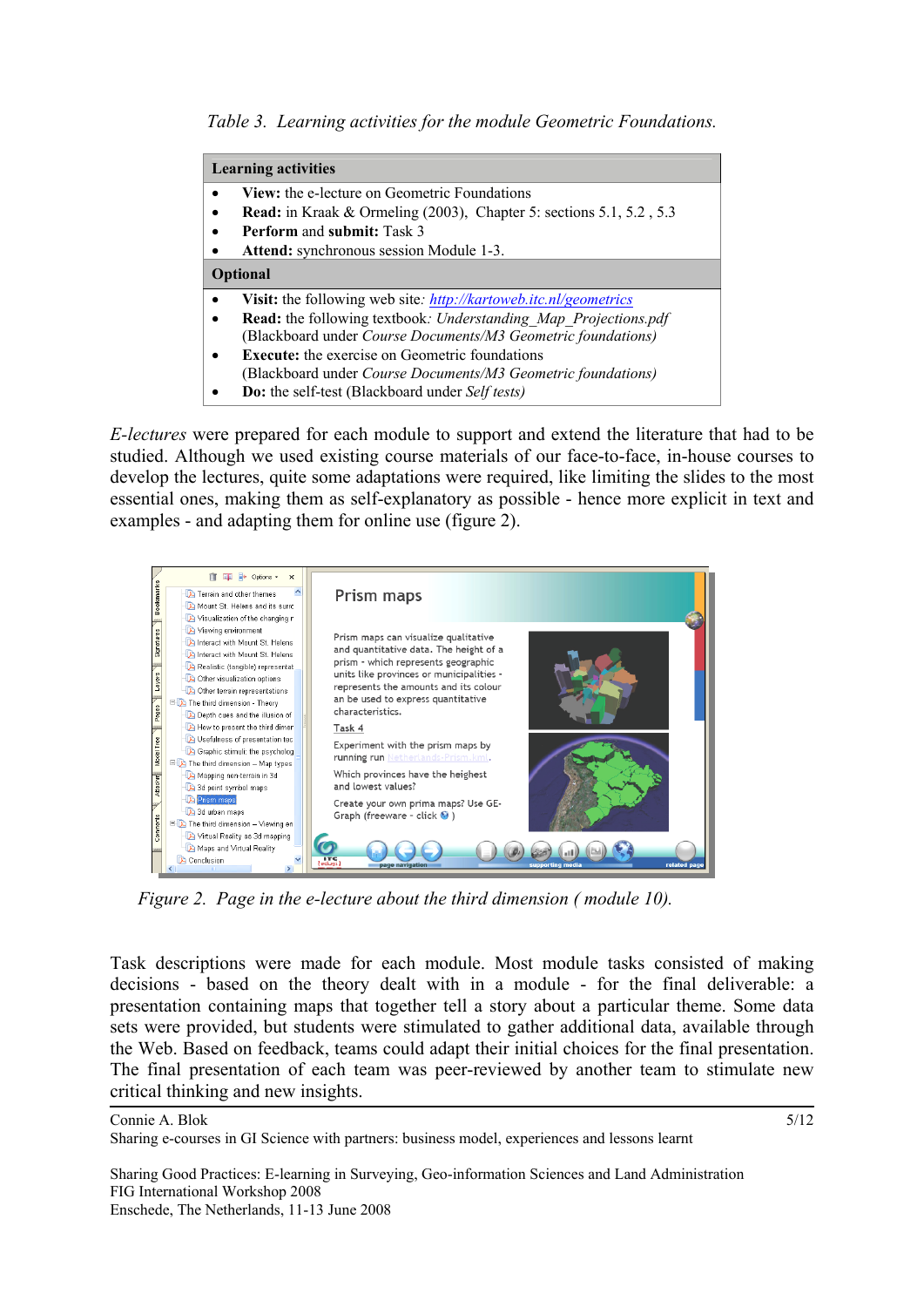

*Figure 3. Wimba Horizon enables - amongst others – use of a white board, sharing applications or (part of) the desktop, hand-raising and polls. Sessions can be archived.* 

Synchronous on-line sessions were held in each eduGI course. We intended to do three of these virtual classroom sessions (figure 3) to answer questions of participants, but actually performed only two (see the next section). Other course components were supportive materials (figure 4 shows an example), discussion boards, some self tests and a final exam.



*Figure 4. Supportive tools for colour.*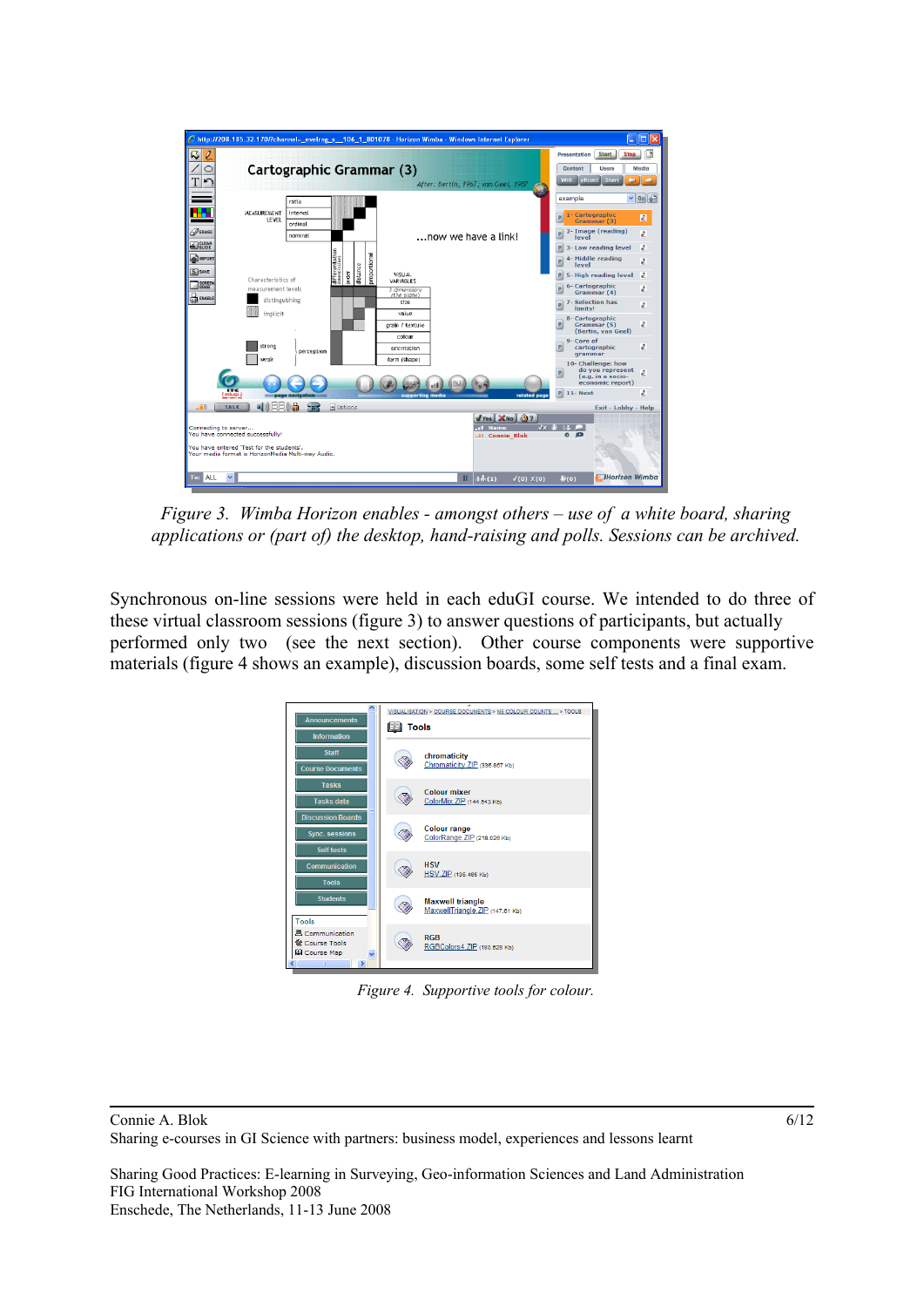### **3. CURRENT STATUS OF THE PROJECT**

Near the end of the pilot phase of the project, a proposal has been made to continue with the exchange of complete courses among the consortium partners for at least 3 more years, free of charge and without further funding. All except one institute agreed to this principle; the Swedish partner had to withdraw due to a reorganisation at the university. The exchange should be based on a balance between supply and demand. In practice, a balance may not be in reach of some institutes. For example, ITC cannot accommodate the consortium's courses into its educational programmes (see above), so we do not have a demand. We are, however, willing to contribute further to the consortium activities by offering the course as an ITC distance course, in which a majority of the available places will be reserved for participants of our own distance short courses, and a minority will be guaranteed - free of charge - for network partners. So far (April 2008), exchange has been realized among 4 partners, but the number will probaly increase to 5 or 6 partners in the near future.

Furthermore, all the *pilot course materials* have been made available for wider use at: [http://edugi.unimuenster.de/eduGI/e-learning\\_courses.php](http://edugi.unimuenster.de/eduGI/e-learning_courses.php). The project's homepage is at the university of Münster ([www.eduGI.net/eduGI\)](http://www.edugi.net/eduGI).

### **4. EXPERIENCES WORTH SHARING AND DISCUSSION**

Lessons can be learnt from the pilot phase. In this section, the main results of evaluations, experiences and possible implications for other distance education projects will be shared, starting with the Geodata Visualization course. .

The receiving institutes together registered 25 participants, but attendance of registered students from one receiving institute was low from the start, and vanished completely after a few weeks. One reason was that these students could not use the credit points for their study, since the minimum requirement was 15 in stead of 3 ECTS for a course. Other (more personal) reasons were extracted from e-mail correspondence, a questionnaire to students who did not complete the course and from the statistics in Blackboard. They are summarized in table 4, for both institutes.

For participants of the other institute, time constraints early in the course were in two cases related to thesis work, which received higher priority than an optinional e-learning course. Only 8 students of this institute continued the course till the end; 6 of them completed successfully (that is, received scores of at least 60/100), while 2 completed all the tasks, but either failed the exam or did not take it. Both were offered a second chance, but they did not want to use it, and responded that their needs where also met without the credit points.

A common aspect of all eduGI courses was evaluation by the receiving institutes and the students. We only received an evaluation report of one institute. Overall, the results were quite good, with high scores for clarity of goals, appropriateness of contents, meeting expectations, quality and overall opinion; middle scores for appropriateness of amount of time, and for providing information and help in time; and a low score for the self tests: their

Connie A. Blok Sharing e-courses in GI Science with partners: business model, experiences and lessons learnt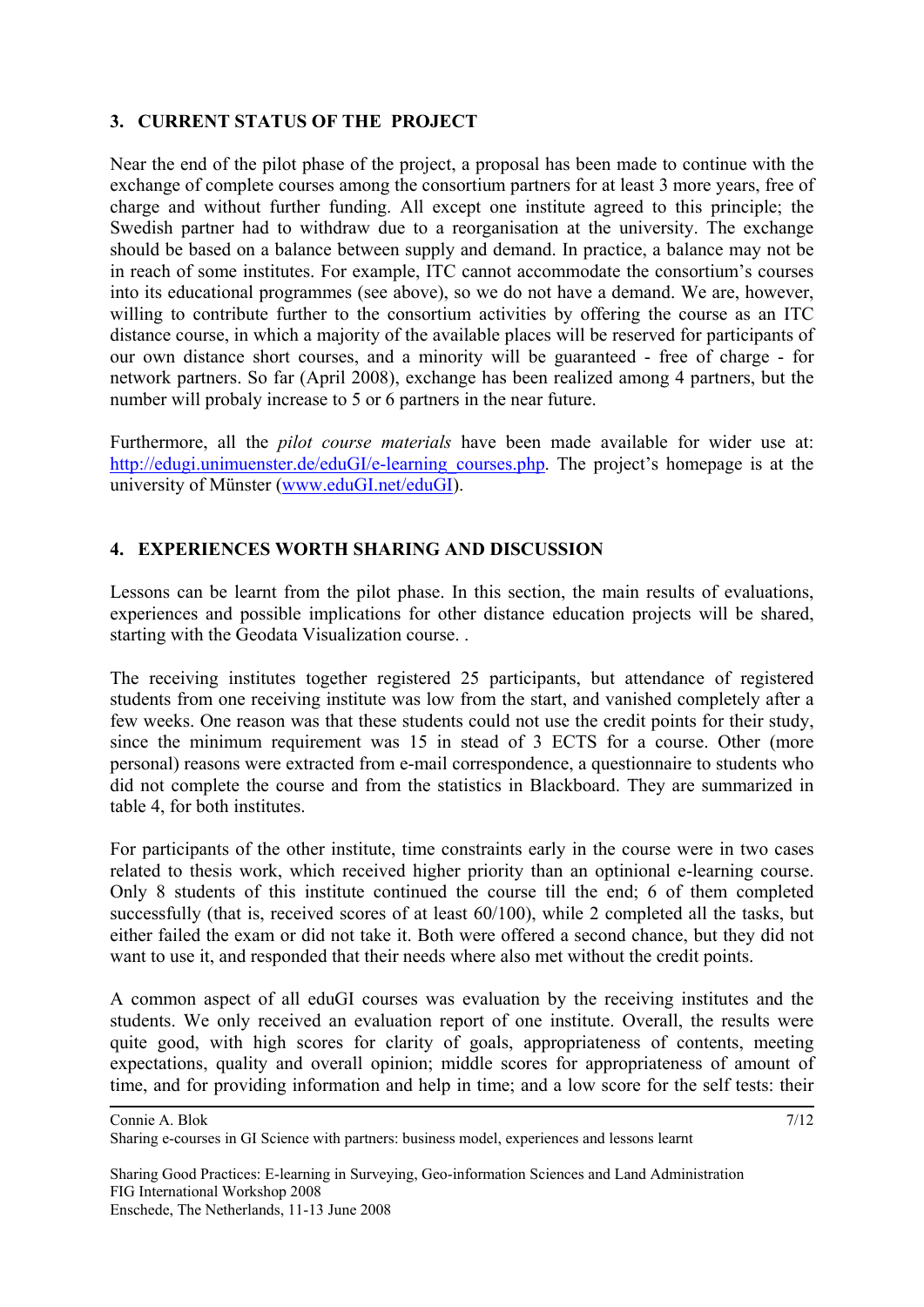limited number was not really helpful. Additional positive remarks were made about the teaching staff, the quality of the online material and the fact that students enjoyed the course. Critical remarks, however, concentrated on late feedback on tasks and on the synchronous sessions. These online session suffered from a mismatch in expectations. We prepared a detailed study guide to direct the students and tried to make all materials as self-explanatory as possible. Therefore it was anticipated that on-line *lectures* were not needed, and that the synchronous sessions could be used for questions and discussions. This was made clear to the students before and during the sessions, but did not help, and students' input was minimal, they expected a lecture. The sessions were furthermores hampered by some technical and language problems.

|                                                                                                | <b>Institute A</b> | <b>Institute B</b> |
|------------------------------------------------------------------------------------------------|--------------------|--------------------|
| Number of registered students for the course                                                   | 9                  | 16                 |
| Never started                                                                                  | 4                  |                    |
| Main reasons for not completing the course:                                                    |                    |                    |
| - Time constraints early in the course                                                         |                    |                    |
| - Time constraints later in the course                                                         |                    |                    |
| - No capacity to store the task data, lack of local support and<br>withdrawal of a team member |                    |                    |
| - Moved to Uganda, with limited connections and time                                           |                    |                    |
| - Unknown                                                                                      |                    |                    |
| Number of students at the end of the course                                                    | $\theta$           | 8                  |
| Number of students who successfully completed the course                                       |                    |                    |

*Table 4. Participation and dis-continuation of participants* 

The EU evaluated the whole eduGI project. Overall, it received a modestly positive score (3,13/5). High scores were given to methodology, tools, technology and sustainability; and a low score to evaluation. Remarks were added that evaluation of the courses was weak, largely internal and by a single approach. The project website was not evaluated, and could be more learner-focused. Apparantly, the EU had no (full) access to the platform in Lisbon, which was a pitty for evaluation purposes. The project website in Münster is only a repository to make materials publicly accessible, mainly for reference, without teachers and addional functions. A critical remark was also made about the time needed to download course materials, it could offer problems to learners in some countries, but if necessary, this can easily be solved by sending a CD-Rom or DVD with the materials to students anywhere.

The students' evaluations of the various eduGI courses were mostly positive, though quite heterogeneous. Positive experiences of the project partners were that students were motivated, teachers gained new know-how in e-course develoment and execution, and new input was given to own regular courses. A less positive experience was that the e-courses were not fully integrated, but optional in most institutes. This meant that there was no *requirement* to finish a course or pass assessments. In one case, the minimum number of credit points needed for a course to count was 15 ECTS in stead of 3, and courses were too specialized or too advanced

Connie A. Blok

Sharing e-courses in GI Science with partners: business model, experiences and lessons learnt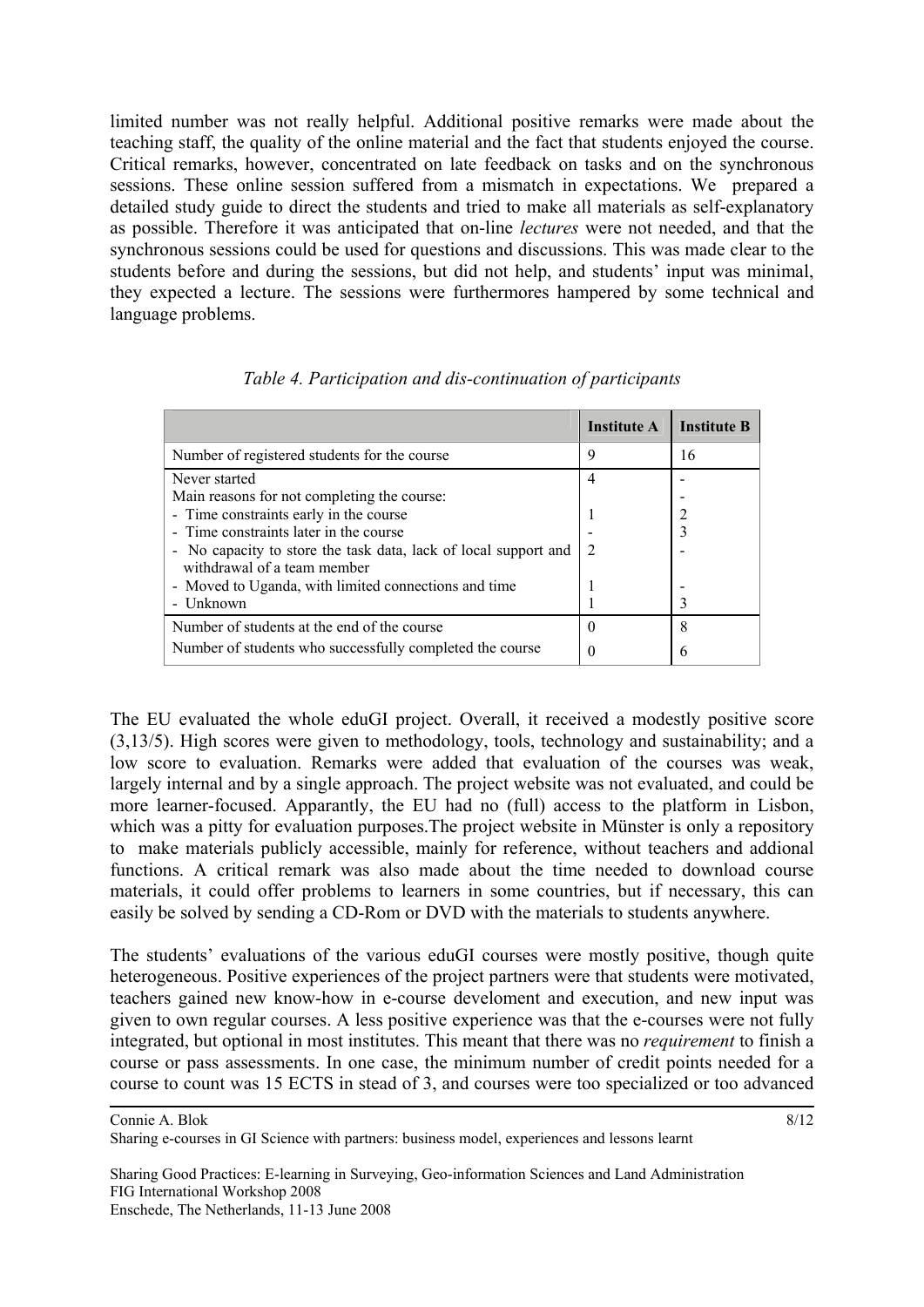for students of the receiving institute (Bax, 2007). Agreeing on common schedules for course execution was also problematic due to very different semester schedules of the partners. So far, no common view on didactical approaches has been developed for the eduGI courses. In stead, the 're-use' of existing materials has no doubt contributed to varied approaches and course materials. A more fundamental common approach, leading to high quality and harmonized materials would increase appreciation, recognition and visibility of the eduGI project.

On average, the drop out rate in the eduGI courses was quite high (approximately at 60%). This is at least partly due to problems like the lack of full integration and the optional character of the courses sketched above, but relatively high drop out levels are not at all unusual in distance education. The question is how drop out rates can be reduced, and retention increased. Holder (2007) conducted research on predictors of persistance. In his survey, successful students scored higher than others in emotional support (from friends, family or fellow students), in self-efficacy for learning and ability to succeed, and in time and study management abilities. Independent, autonomous learning was related to non-persistance in distance learning. Others have found that cognitive overload due to multi-dimensional tasks for first time online learners is one of the negative factors, but there are many potential predictors for both persistance and non-persistance. Particularly emotional support appears to be an important positive indicator. A cohort intake of students (in stead of a continuous flow intake) and stimulating online collaboration between course participants should therefore be considered (see also Holder, 2007). .

Use of a remote educational platform, with no administrator rights and problems with access, uploading of big files and speed could also be added to the less positive experiences. It was felt that it takes time to adjust to new technology and didactics, for teaching staff and students. Although technical aspects are important, most important remain the human aspects. Stimulating and motivating students remains most effective in face-to-face contacts. Therefore, blended learning (with limited face-to-face contacts, and the rest at a distance) is often considered the best approach. First of all, there is no consensus about the term 'blended' learning, actually it is not about learning, but about teaching in some mixed form (Bluic et al., 2007). Roblyer et al. (2007) compared different modes of delivery: synchronous distance education, asynchronous distance education, a mixture (which they call 'blended learning) and face-to-face classroom teaching. They found no significant differences in achievement, although students were more likely to drop a-synchronous online courses, and had more difficulties in time management.

# **5. SOME RECOMMENDATIONS**

Most of the recommendations can be are derived from experiences and discussions above. Some of them are derived from an earlier compiled report and a publication (Blok, 2007b; Blok, 2007a). A brief summarize should suffice here.

**–** In case of inter-institutional exchange of courses, good integration of the external courses into the own study programme is required. Long-term agreements should be made, and

Sharing e-courses in GI Science with partners: business model, experiences and lessons learnt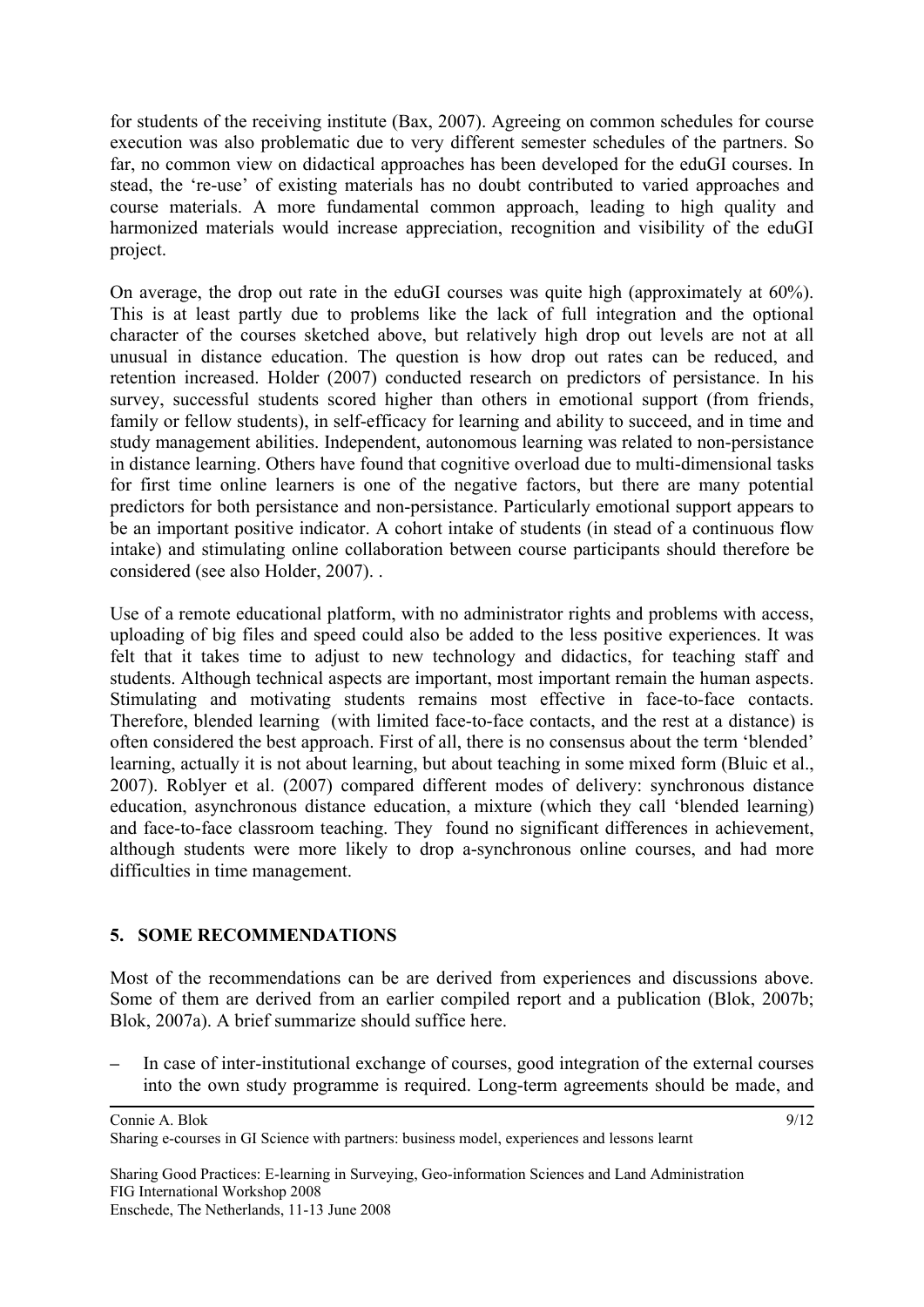scheduling of courses should be done far in advance. Furthermore, harmonization of didactical approaches and course materials is recommended.

- **–** Course objectives / competences come first in course design, followed by the learners. It is recommended to apply important learning principles (see e.g. Spector, 2008) and accommodate for different learning styles (Graf, 2008).
- **–** In most case, it is recommended to stimulate active collaboration among course participants. This gives good chances on students' retention (Holder, 2007), creates a group feeling, supports learning, and students can help each other to a certain extent.
- **–** Retention will probably also benefit from the accommodation of different learning styles (Graf, 2008).
- **–** Take care of interoperable / portable teaching materials, particularly if use of teaching materials on different educational platforms or in different course can be foreseen.
- **–** Prepare students (and teachers) *before* the start of the course for new teaching environments and style, especially first time users. Particularly the use of communication or other (new) course tools requires training before students can start to work on the content of the course. Also support them in planning of the course activities.
- Using audio in synchronous sessions can be problematic for international students. Often, one or two students have different conditions and/or cannot understand spoken English. The best solution in such cases is to avoid the use orf sound, or to prepare backup solutions.
- **–** Developing and implementing a distance course is time consuming and costly. Generally, design and implementation require a lot of human resources input, but as soon as the course has been executed, evaluated and adapted/updated, then re-execution can be more efficient and it gives more flexibility to the teaching staff (Roblyer et al., 2007) than running a face-to-face course.
- **–** Efficient and effective guidance of students at a distance. Cultural differences, a technology gap and difference in tutoring style can hinder good e-learning practice and tutoring in an international environment. The e-moderator or e-tutor requires good communication skills.
- **–** Difficulties that might occur with international students are cultural differences, technology gaps and differences in tutoring and learning styles. This requires good communication skills of teachers/moderators, flexibility, and perhaps different modes of offering the same course content. It may also limit the use of tools and software in the course. Fancy tools are often not needed, the main questions is what effective and efficient tools are.
- **–** Care should be taken of quality assurance, e.g. by external evaluations.
- **–** Care should also be taken of ownership / copyrights.

# **6. CONCLUSIONS**

Structure, didactical methods and tools used in an e-course depend on course objectives and target participants, but stimulating students, preventing them to drop out, requires an attractive course. Did ITC succeed in offering such a course? Partly yes: particularly the course materials were very well received. But partly also not: some improvements would be needed,

Connie A. Blok

Sharing e-courses in GI Science with partners: business model, experiences and lessons learnt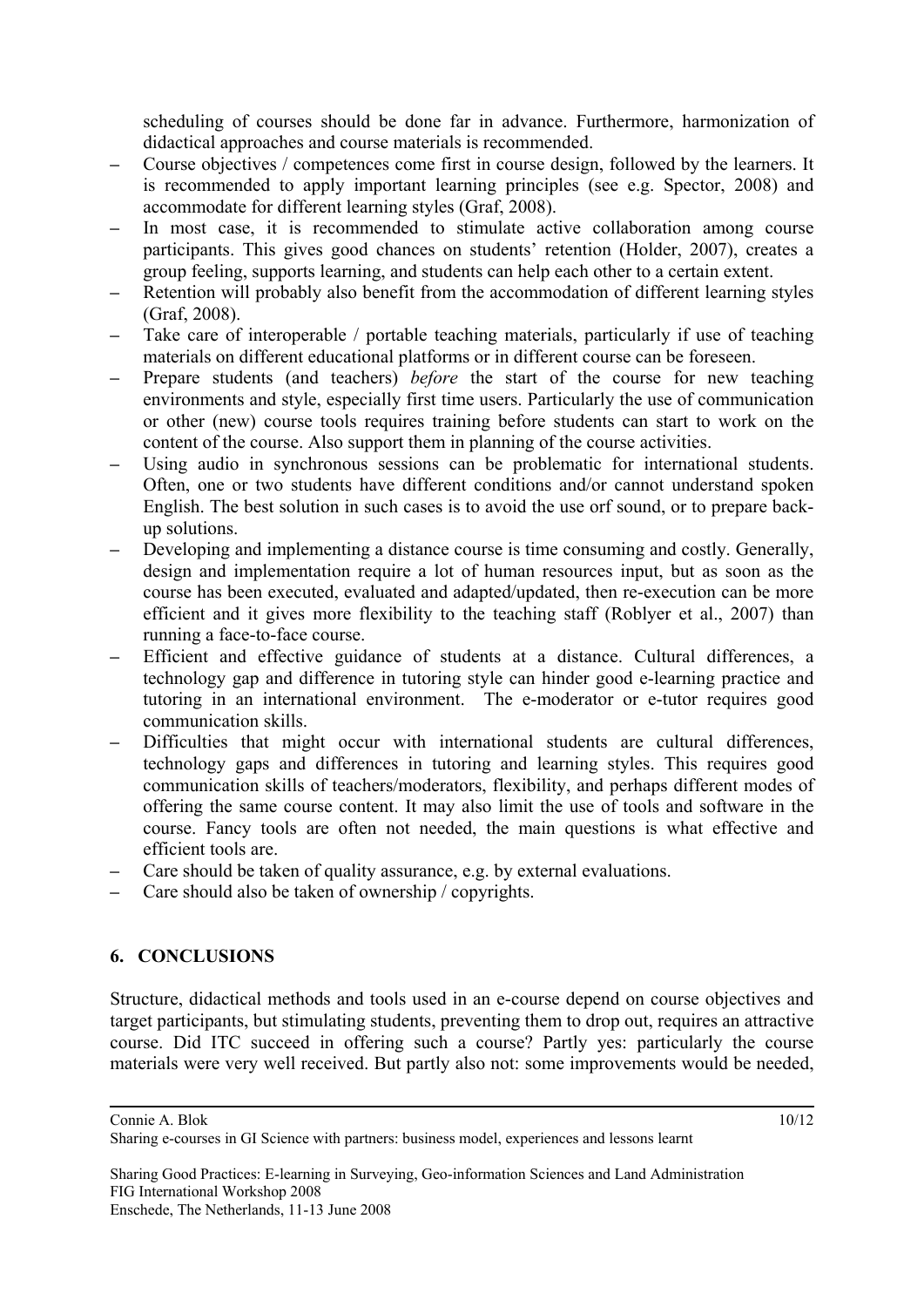particularly in online sessions, timely feedback, tracking students' progress and (self) assessments. Important are also good appointsments and communication with partners.

Sharing good practices was in the title of the FIG workshop. Is the eduGI project an example of a good practice? Our experiences, students' evaluations and an EU evaluation of the project has learned that the business concept is valuable, but in practice, there are many difficulties to overcome, and improvements are needed.

The main project results are:

- **–** validation of the 'business model' and modest sustainability of the partner network with respect to the exchange of e-Learning courses beyond the pilot phase. Seven of eight partners agreed on going on with the provision and exchange of courses for a minimum of three years – without further funding. So far, exchange has been realized among four partners, but the number will probaly increase to about six partners in the near future.
- **–** The business model for inter-institutional cooperation in e-course development and execution can be transferred to all scientific areas in Higher Education.

### **REFERENCES**

Bax, G., 2007, Evaluation report: EduGI e-learning course Virtual Excursions in Earth Science, http://edugi.uni-muenster.de/eduGI/e-learning evaluation.php, 2 p., Uppsala University, Sweden.

Bliuc, A.M., Goodyear, P., Ellis, R.A., 2007, Research focus and methodological choices in studies into students' experiences of blended learning in higher education, The Internet and Higher Education, 10(4), pp. 231-244.

Blok, C.A., 2007a, Sharing e-courses with European partners: experiences with 'Geodata Visualization,' Proceedings of the XXIII International Cartographic Conference (ICC2007), 4-10 August 2007, Moscow, Russia, 10 p. on CD-ROM and p. 116 in Abstracts of Papers.

Blok, C.A. (ed.), 2007b, Report e-learning lessons: experiences and prospects, E-learning day on May 23rd, 2007, ITC, Enschede, the Netherlands, [http://edugi.uni](http://edugi.uni-muenster.de/eduGI/workshopreports.php)[muenster.de/eduGI/workshopreports.php,](http://edugi.uni-muenster.de/eduGI/workshopreports.php) 56 p.

Brox, C., 2007, An e-Learning Business Model, Proceedings of IADIS Multi Conference on Computer Science and Information Systems – e-Learning, Lisbon, Portugal, July 8-10, 2007, [http://www.elearning-conf.org/.](http://www.elearning-conf.org/)

European Commission, Education Audiovisual and Culture Executive Agency, 2008, E-Learning Evaluation of final report.

Graf, S., Lin, T., Kinshuk, 2008, The relationship between learning styles and cognitive traits, Getting additional information for improving student modelling, Computers in Human Behavior, 24(2), pp. 122-137.

Connie A. Blok

Sharing e-courses in GI Science with partners: business model, experiences and lessons learnt

Sharing Good Practices: E-learning in Surveying, Geo-information Sciences and Land Administration FIG International Workshop 2008 Enschede, The Netherlands, 11-13 June 2008